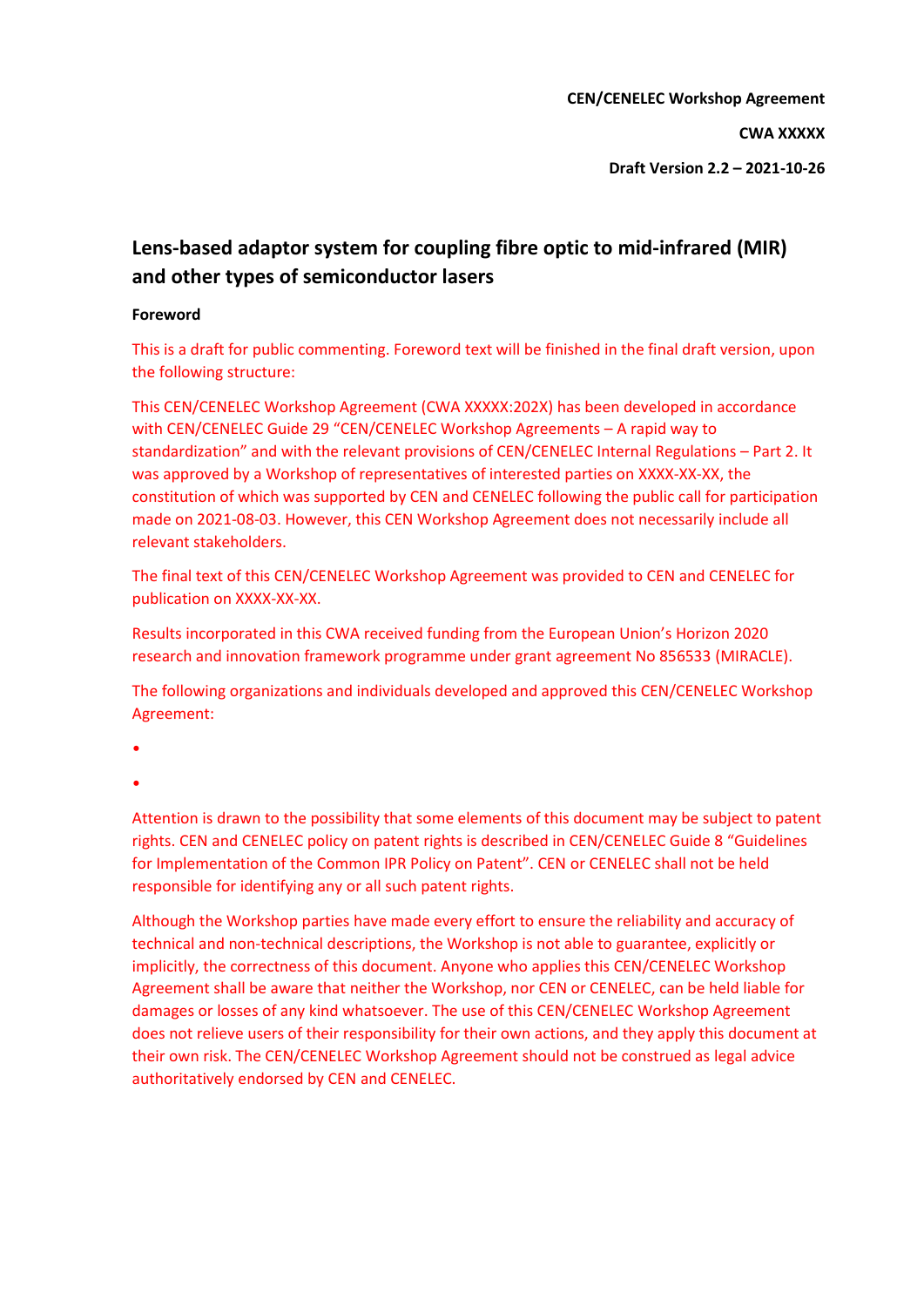#### **Introduction**

The common solution for coupling a mid-infrared (MIR) laser to an optical fibre is using parabolic mirrors. This solution provides a very low optical loss because of coupling. However, using a parabolic mirror comes with a few disadvantages.

For example, such a coupling is bulky so it makes the laser-based devices bigger and difficult to assemble, which renders the final product less affordable. Additionally, if the device contains a parabolic mirror, moving it around might change the performance of the device due to mechanical vibration and might need service. Another drawback is that if a laser or fibre must be replaced, a very highly trained technician is needed to perform the replacement and coupling with the parabolic mirror. This leads to an undesirably long repair time.

Therefore, using the parabolic mirror as the fibre coupling method has three disadvantages: the bulky nature of the mirrors, being susceptible to mechanical vibration, and difficulty to service. These problems advised to look for a user-friendly and stable alternative coupling system, which will be highly beneficial for final applications of the devices. This adaptor-based coupling system makes the coupling just a plug-in process which can be done with a short training. Furthermore, using this adaptor makes the system very stable and less sensitive to mechanical vibration and shocks.

The adaptor is a lens-based coupling system, which is attached to the laser. For most MIR wavelengths, such lenses are commercially available. The lens adaptor-based coupling technique is a well-established technique for diode laser so implementation of this technique for MIR and other types of semiconductor lasers will be a smooth transition from the mirror-based coupling technique. Thus, it could be very easy for the industry to accept it as a standard method. In addition to all the technical benefits of a lens-based adaptor, the overall cost of the devices will be cheaper in comparison to the mirror-based coupling system.

The device covered by this document was firstly developed as a side result of the European, public funded research and innovation project MIRACLE 'Mid-infrared arthroscopy innovative imaging system for real-time clinical in-depth examination and diagnosis of degenerative joint diseases'. The project uses a quantum cascade laser system to create a mid-infrared attenuated total reflection (MIR-ATR) instrument for arthroscopic use. When testing the first prototypes, different performance and design problems were found related to the coupling of the laser units to the fibres, so a new solution was developed. This same solution can be useful in quite different applications in several fields for which MIR lasers are increasingly used, such as infrared spectroscopy for different applications (pharma, biotech, environment…), medical equipment, nonmetal laser processing, microscopy, laboratory tools for scientific applications, and many more.

#### **1 Scope**

This document defines design and performance requirements and guidelines for a lens-based coupling adaptor system for fibre optic, intended for coupling fibres to mid-infrared and other types of semiconductor laser sources.

Safety requirements are not covered by this document.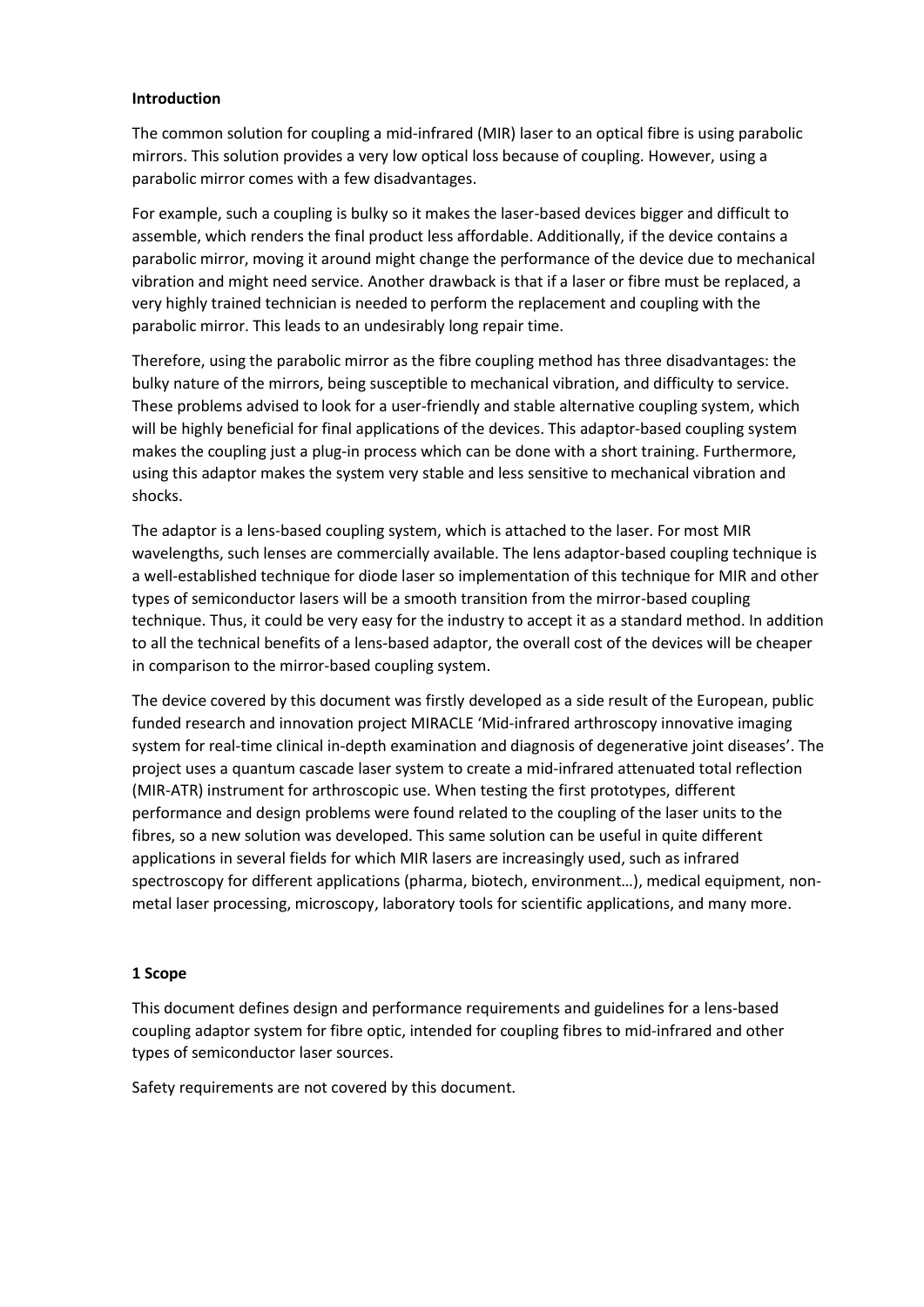# **2 Description of the adaptor and coupling method**

The adaptor is a single-piece machined element (cap) that fits the laser housing and is mechanically attached to it. Internally, it incorporates a glued lens that focuses the laser light into the fibre end facet.

The adaptor can be coupled to the laser by a trained person using a microstage device with threeaxis of freedom.

After coupling, the adaptor is fixed to the laser with an adhesive. This assures minimal displacement of the adaptor for reaching the highest possible coupling efficiency.

Figure 1 shows the cross section of the adaptor coupled to a laser.



- 1- Adaptor cap
- 2- Collimation lens
- 3- Laser
- 4- Focusing lens
- 5- Thread to fix the fibre

**Figure 1 - Cross-section of the laser and adaptor**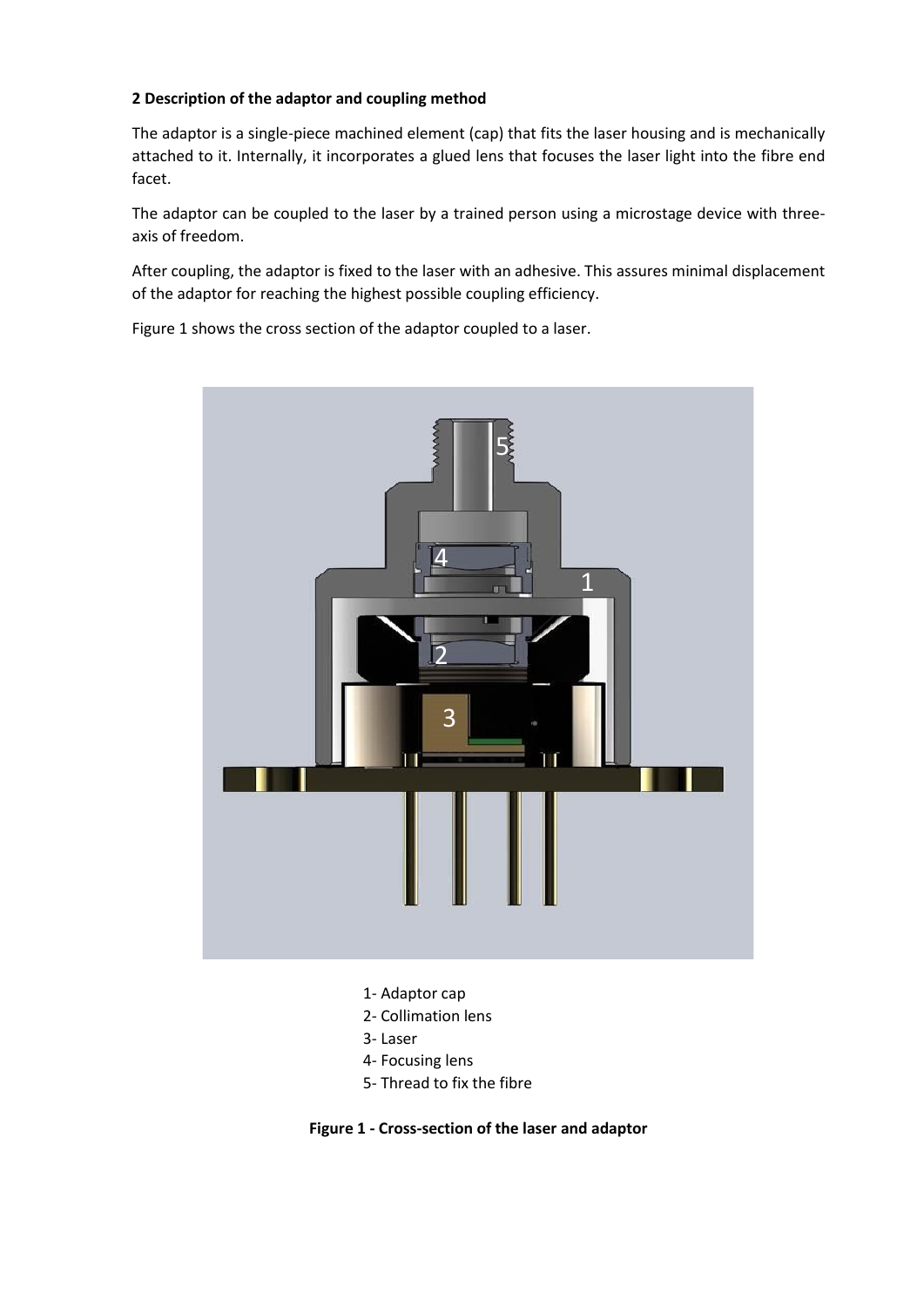# **3 Performance guidelines**

Adaptors can be designed for single mode (SM) fibres or multi-mode (MM) fibres. The main difference is the focal spot size on the facet of the attached fibre, which depends on the optical properties of the laser beam and the focusing lens. A general rule for the spot size cannot be given because of the large variety of possible laser and lens combinations. Normally it is possible to perfectly adapt the system to a selected fibre type and diameter.

The adaptor is not limited to the MIR lasers and can be used for other types of semiconductor lasers.

The power loss of the MIR laser after coupling using the adaptor is around 50%, due to reflection and transmission losses of the additional lens. This can be minimized by the use of a properly selected lens material in combination with a dedicated anti-reflection coating on its surface.

This loss is higher in comparison with the coupling through parabolic mirror, but in turn, the assembly is much more robust against mechanical vibrations and much easier to handle. Depending on the wavelength of the laser, a suitable fibre material should be used to get the lowest possible power loss. Furthermore, the laser power should be calculated high enough to compensate for the total loss.

### **4 Design requirements and guidelines**

### **4.1 Cap**

The cap can be manufactured on different materials. In general, a non-reactive material that is stable for the application environment is recommended.

The dimensions of the cap depend on the application, the laser package and the final device.

Tolerances:

- The general fabrication tolerance should be ISO 2768-m according to EN 22768-1 (ISO 2768-1).
- The rules for the edges should be according to EN ISO 13715.

The cap should also be completely sealed because any external gas or dust could potentially change the lens surface, which could decrease the performance and the lifetime of the device.

Optical grade adhesive should be used to fix the adaptor after coupling with the laser.

#### **4.2 Lens**

The lens in the adaptor shall be identical to the collimating lens of the laser. For semiconductor lasers, an aspheric lens shall be used.

The lens should be coated with an anti-reflection layer. The layer reduces power loss as well as interference.

An adhesive with low shrinkage after curing is recommended. The shrinkage of the adhesive could lead to a lower coupling efficiency.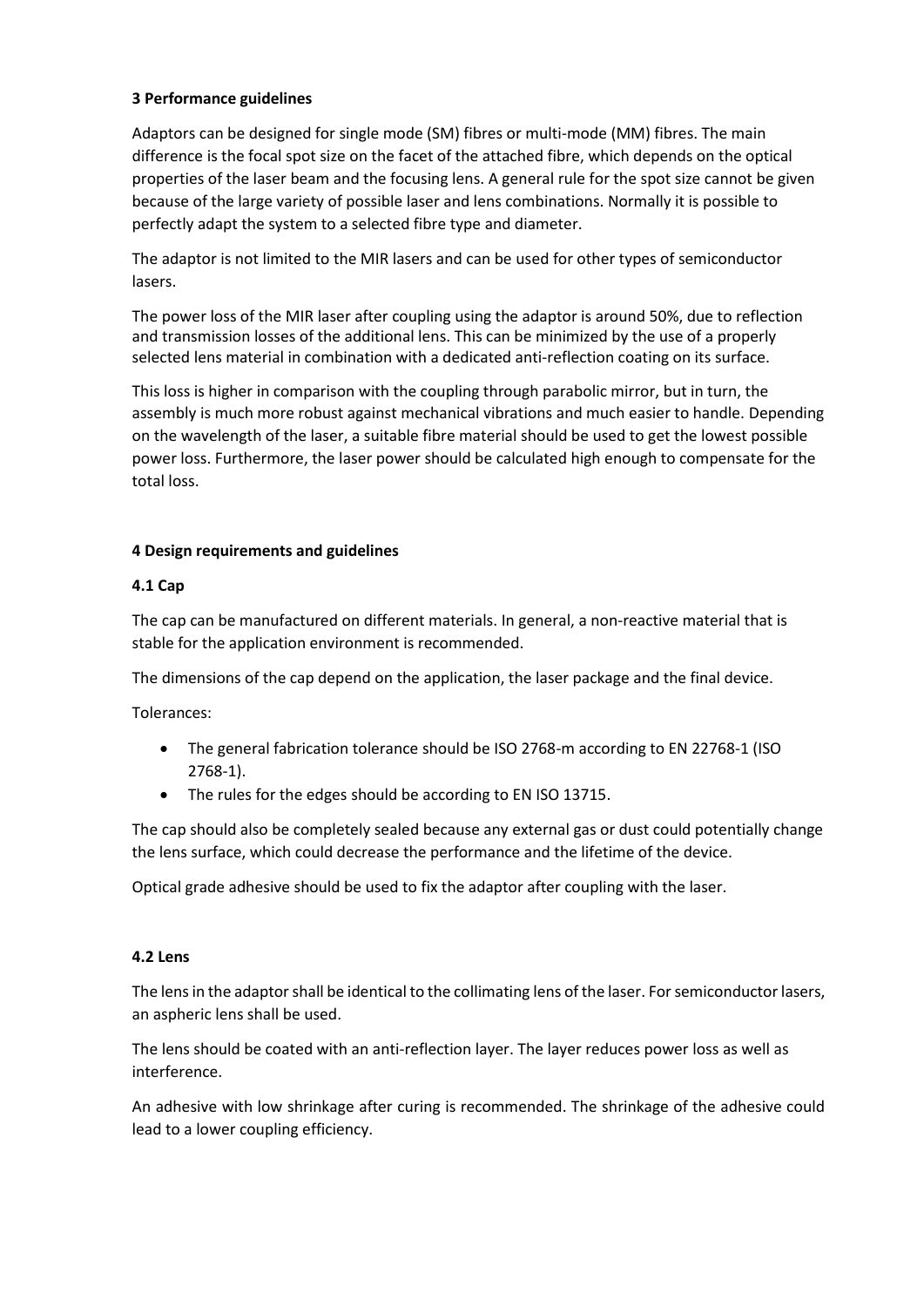#### **Annex A (Informative)**

#### **Example of use: the MIRACLE Arthroscopy device**

The MIRACLE project designed the first mid-infrared attenuated total reflection (MIR-ATR) arthroscopy system prototype. It enables quantitative evaluation of articular cartilage composition providing a quantitative diagnosis of cartilage injuries and degenerative joint diseases such as osteoarthritis. The principle is based on the molecular vibration of the molecules which constitute the cartilage tissue (for example, amides and proteoglycan). MIRACLE team identified which wavelengths were clinically relevant to distinguish healthy from damaged cartilage.

The device is composed by seven quantum cascade lasers (QCL) providing the required wavelengths for biodiagnostics, an integrated beam guide and combiner for efficient radiation coupling without the need for any dielectric mirrors or refractive gratings, and a handheld, miniaturised MIR-ATR probe with an innovative hook-like design for cartilage assessment. The internal components are assembled into a main unit.

To illustrate the lens-based adaptor system for coupling a mid-infrared laser beam into a fibre, the following figure shows the setup of a single laser mounted on a driver unit and connected to an output fibre.



**Figure 2: Setup of a single laser mounted on a driver unit and connected to an output fibre**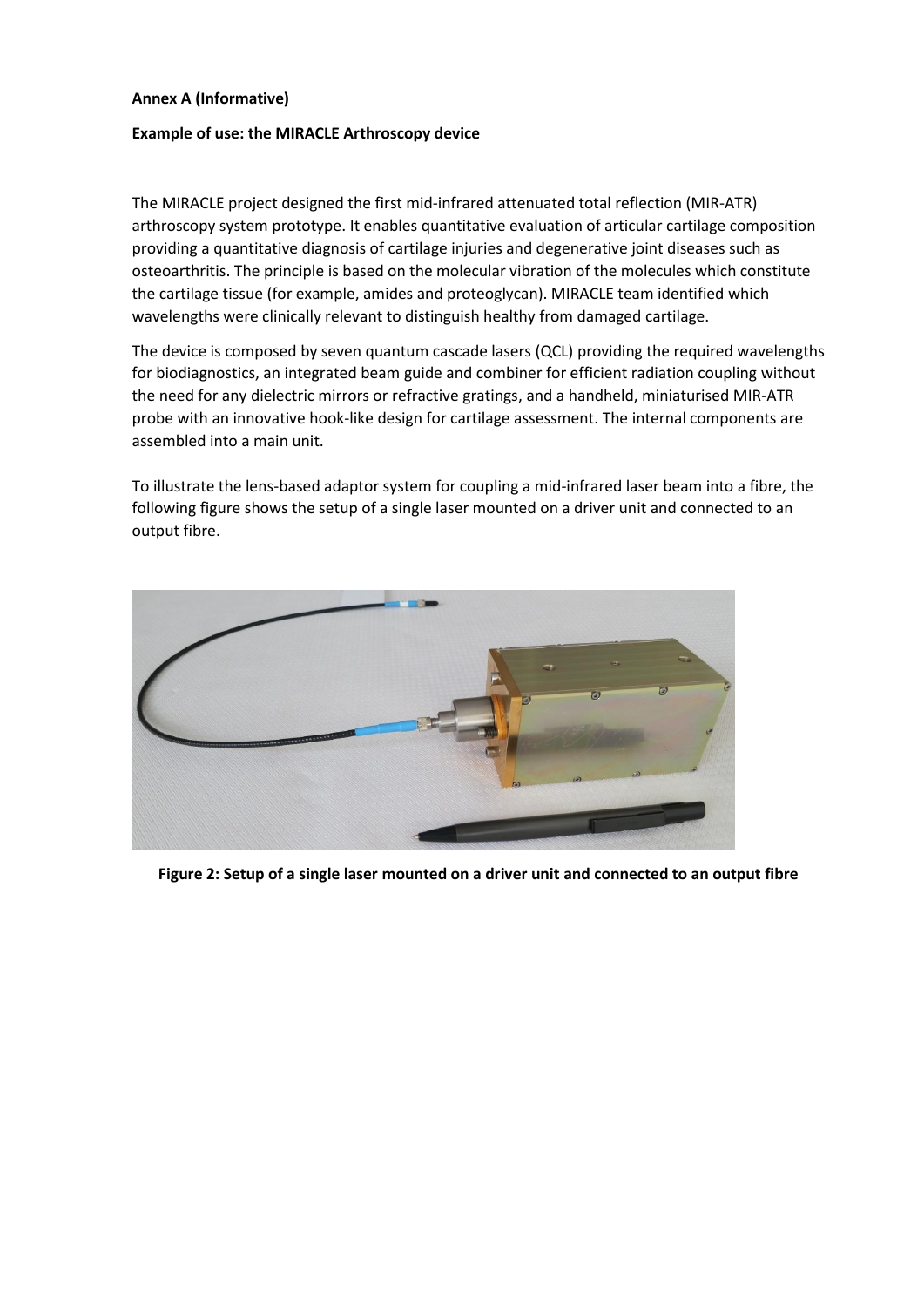

# **Figure 3: MIRACLE 19" unit containing 7 lasers as depicted in figure 2 and one detector**

Further specifications of the device are:

Modular and flexible multi-laser infrared light source and sensing unit for high quality (spectroscopic) measurements in the infrared region, comprising:

- Up to 7 lasers (Interband-Cascade Lasers and/or Quantum-Cascade-Lasers) in TO-3 or TO-66 housings.
- The spectral coverage depends on the laser selection/specifications (typically in the range of 3-12 microns).
- The optical output power and the spectral features depend on the selected lasers.

All 7 internal laser drivers are individually software-configurable:

- The lasers can be driven in CW or pulsed mode.
- With pulse currents from 10 mA to 4.5 A.
- Pulse repetition rates between 10 kHz and 8 MHz.
- Pulse lengths between 10 ns and 255 ns.
- Temperature stabilized (accuracy better 3 mK), with operation temperatures between -10 °C and 40 °C.
- The free space beam of each laser is internally fibre-coupled and available on the front panel of the main unit through corresponding F-SMA output connectors, or alternatively incorporating an internal coupling of all lasers and only one output.
- Suggested core diameter of the fibres is 240 microns (tests were performed with fibre core diameters up to 900 microns).

The implemented radiation detection module:

- Allows the simultaneous detection of all 7 lasers (operated in pulsed mode); one measurement every 25 ms containing a set of 7 values (one for each laser).
- Highly sensitive and low noise radiation detection using a peltier-cooled MCT detector (typical SNR > 2000) / other detector elements upon request.
- The input beam is delivered through a fibre with a F-SMA connector.